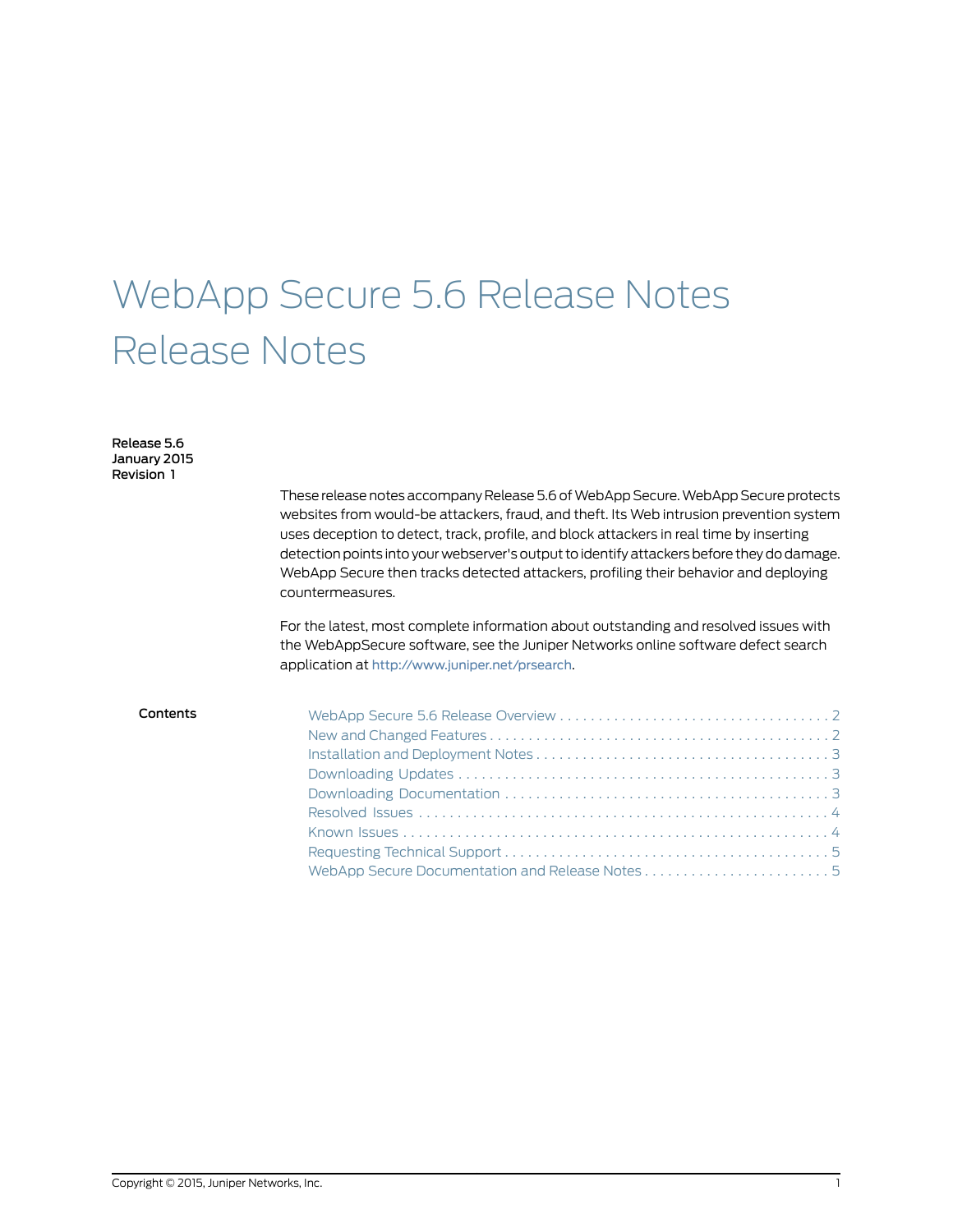# <span id="page-1-0"></span>WebApp Secure 5.6 Release Overview

The 5.6 release contains two important features, one related to easy deployment with the SRX series and another called "Silent Running" mode which allows the effects of counter-responses deployed on an attacker to be silenced without impacting monitoring and reporting functionality. The release has a number of other operational and UI improvements as well as bug fixes aimed at improving the following:

- Deployment
- Security
- Supportability

# <span id="page-1-1"></span>New and Changed Features

• Deploy with SRX

You can easily deploy WebApp Secure behind your SRX series with a simple push of a button, utilizing OSPF or BGP routing. Routing changes take effect dynamically and route traffic to WebApp Secure or to the original destination in case of a failure.

• Silent Running Mode

Silent Running Mode allows the effects of counter-responses deployed on an attacker to be silenced, without impacting monitoring and reporting functionality. When Silent Running is enabled, the Web UI and reports display that counter responses have been activated, but the counter responses are not actually be deployed on site to users. This allows WebApp Secure to be used for monitoring and reporting, but not enforcement.

- Other Improvements
	- Self-service evaluation license form built-in to WebApp Secure allows for simpler proof-of-concept deployment by allowing customers to request their own evaluation licenses without the need to contact Juniper support.
	- SSL ciphers and protocols may now be configured on a per-application basis. If not configured, they will default to the new, secure values introduced in the 5.5 release.
	- The HTTP version used for proxying can now be configured. While HTTP 1.0 is still the default, and suitable for most deployments, customers may now choose to use HTTP 1.1 instead.
	- Autoresponse rules may now be cloned and customized. Additionally, the syntax used for these rules has been simplified and re-documented. Autoresponse rules control the main counter-response functionality of WebApp Secure, and the ability to customize them has been requested by numerous customers.
	- The Spotlight Secure Cloud Service has been integrated into the system alerts functionality introduced in 5.5.0. Additionally, it is now turned on by default for new installations of WebApp Secure 5.6. If you are upgrading an existing system, your current settings will not be changed.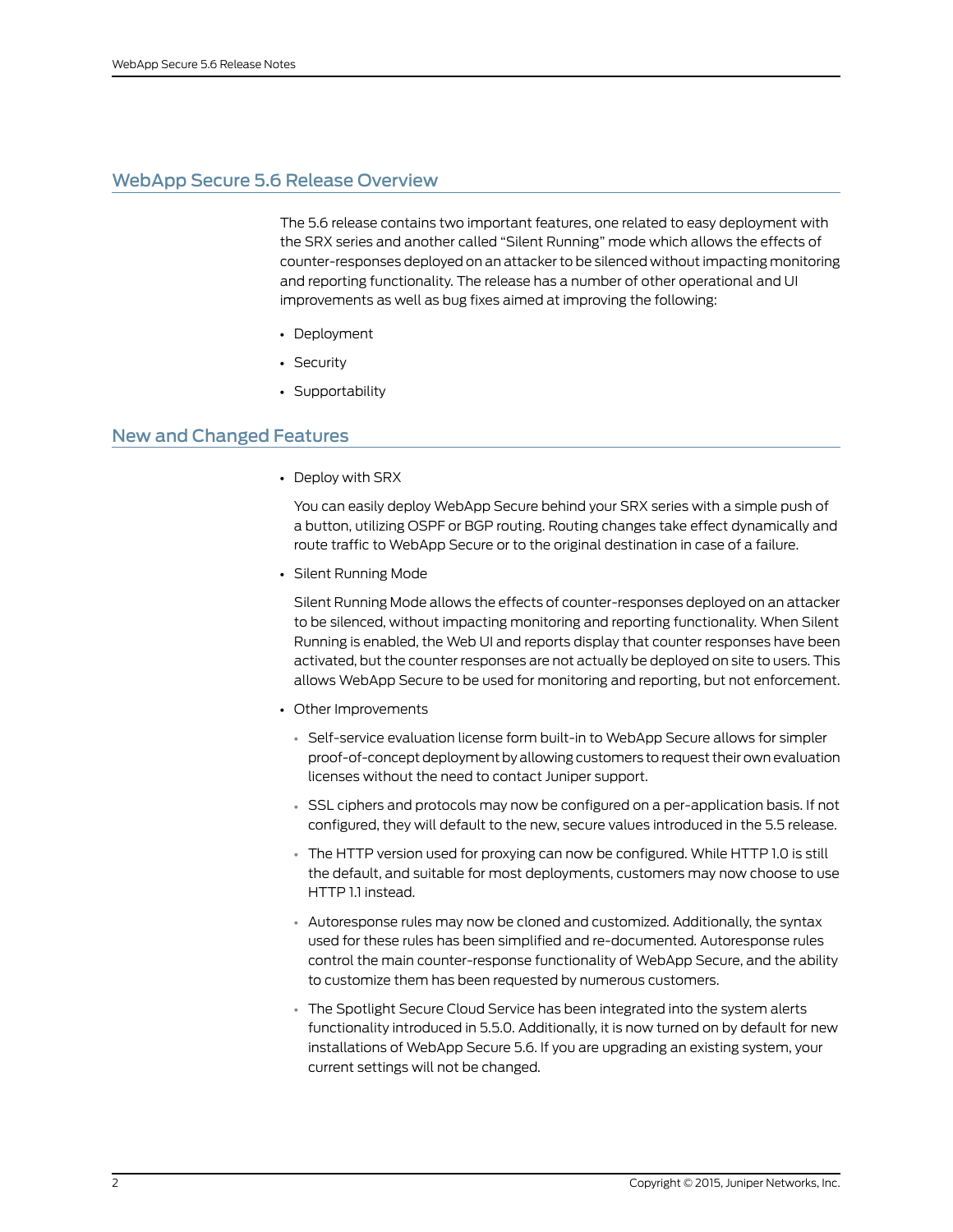- When configuring listening IP addresses for an application, the Web UI now shows the host and interface for the given IP addresses in the list, simplifying configuration in cluster or high-availability deployments.
- Tables of data in the Web UI are now "fluid". Columns will intelligently show/hide themselves based on the width of the browser viewport.
- Added "Test These Settings" buttons in Web UI for health check parameters, backend servers, and LDAP servers. These buttons help prevent problems caused by invalid configuration.
- Minor tweaks to the visual style and consistency of the Web UI.
- New layout and graphs for attackers, sessions, and incidents landing pages.
- NTP Server configuration has been added to the Web UI's first-run wizard.
- The WebApp Secure Support Bundle, a collection of system information often requested by JTAC or Engineering for troubleshooting purposes, can now be generated and manually exported. Previously, this functionality required outbound HTTPS access to the WebApp Secure licensing system, which was not possible for all deployments.

#### <span id="page-2-0"></span>Installation and Deployment Notes

- Please note that WebApp Secure 5.6 requires a reboot after the update completes.
- It is highly recommended that you consult the Release Notes for WebApp Secure 5.5.0 before attempting any upgrades. The release notes are available [here](http://www.juniper.net/techpubs/en_US/webapp5.5/information-products/topic-collections/webapp-secure-5.5-release-notes.pdf) on the Juniper web site.
- The installation procedure for WebApp Secure remains the same. As soon as the update is available, it will be downloaded by the system automatically if the system is connected to the WebApp Secure Support System.
- If upgrading from 5.1.x, please upgrade to 5.1.3-32 first. Then follow the instructions for release 5.5 provided [here](http://www.juniper.net/techpubs/en_US/webapp5.5/information-products/topic-collections/webapp-secure-5.5-release-notes.pdf).

#### <span id="page-2-2"></span><span id="page-2-1"></span>Downloading Updates

WebApp Secure systems not connected to WebApp Secure Support System: Visit <http://www.juniper.net/support/downloads/?p=jwas#sw> for obtaining the latest release tar file for update and follow offline update process

#### Downloading Documentation

- The installed software update contains the new documentation.
- Documentation is also available at <http://www.juniper.net/support/downloads/?p=jwas#docs>.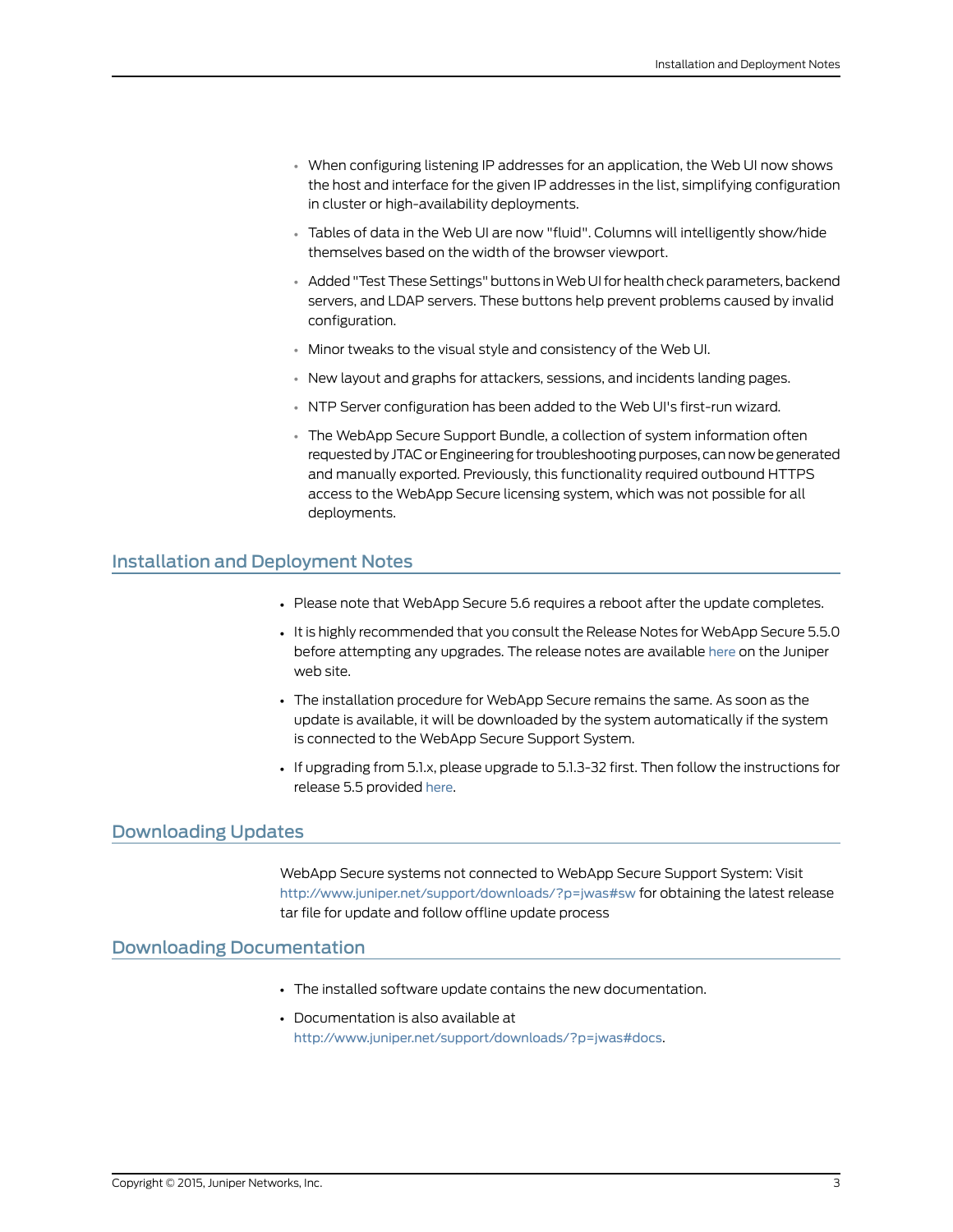# <span id="page-3-0"></span>Resolved Issues

The following problems have been addressed for the current release of WebApp Secure.

- [PR 1025219] Fixed an issue with old Web UI sessions filling up the disk over time
- [PR 1026167] Fixed an issue that caused configuration corruption when choosing specific options in the File Processor
- [PR 1029363] Applied security patch for CVE-2014-6271 and CVE-2014-7169
- [PR 1038147] Updated"Test SMTP Connection Settings" touse "SMTP ServerTimeout" value
- Disabled WebUI service on non-management interfaces
- Prevent URL Fuzzing false positives when non-standard TLDs are used
- Fixed issue preventing some configuration "suggestions" from being used in the CLI
- Numerous small documentation inconsistencies were resolved
- Numerous small configuration system validators were added, further ensuring that only valid configuration gets saved
- Further enhancements to new HTML manipulation engine introduced in 5.5 release to address minor bugs found in edge cases
- CLI no longer incorrectly shows RAID status on non-hardware deployments

# <span id="page-3-1"></span>Known Issues

• After upgrading the appliance, under certain circumstances, you may notice a large stack trace in mws.log related to the Request Captcha Processor. To stop these errors from occurring, run the following commands in the WebAppSecure bash shell:

#### cli config set services.response.silent.enabled false

- WebApp Secure 5.6 is vulnerable to OpenSSL CVE-2014-0076, which enables a local attacker to obtain ECDSA nonces via a side-channel attack. It is recommended that console access to WebApp Secure be limited, which should mitigate the risk. There are no known ways to exploit this vulnerability remotely.
- After the update is completed, following error message is shown. However, the system continues to function normally.

#### Oct 3 17:48:10 test1003offline [mws-pyro][INFO] Complete!

Oct 3 17:48:11 test1003offline [mws-config][ERROR] ConfigurationManager instance has no attribute 'affected\_parameters'

Traceback (most recent call last):